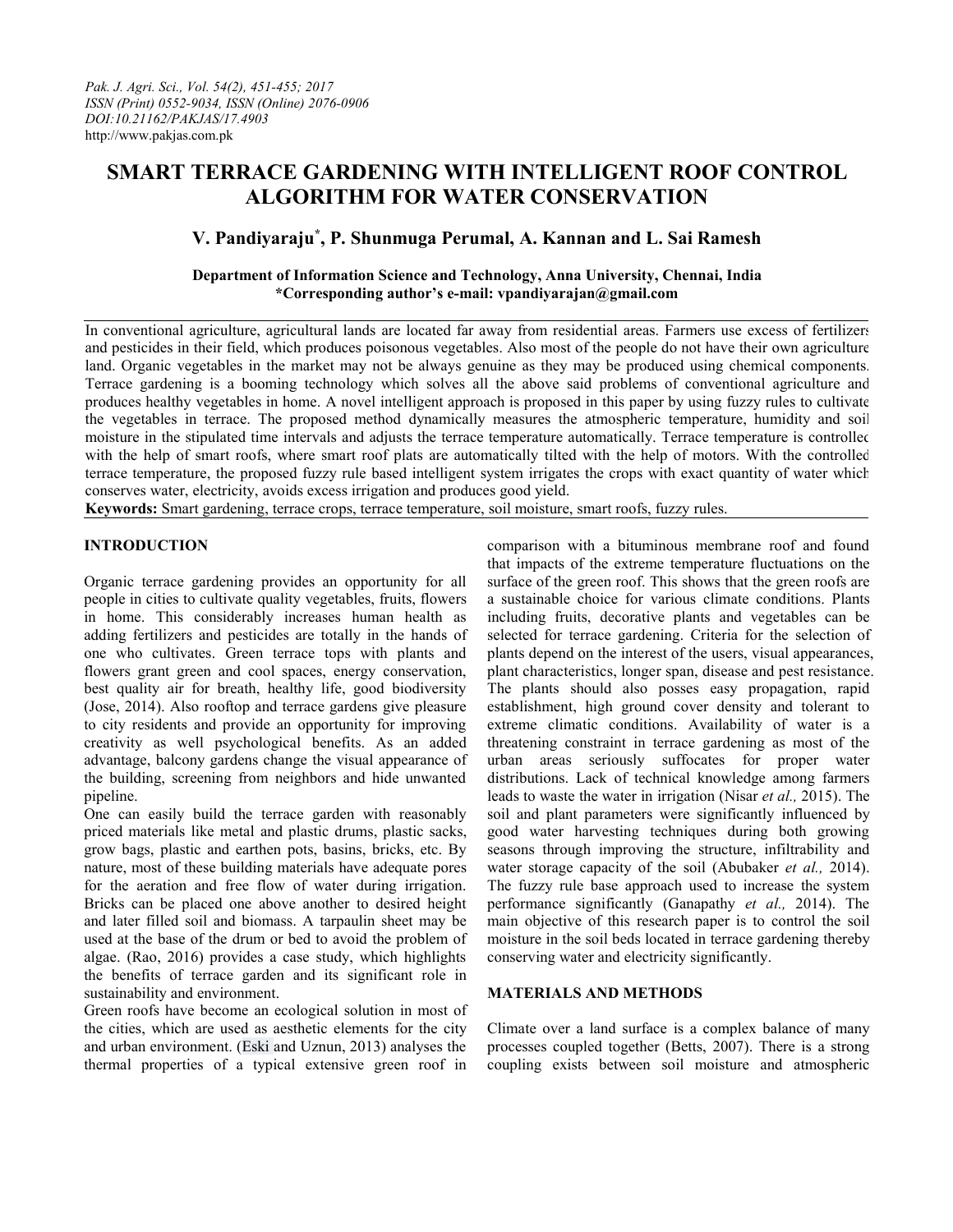temperature. The contribution of soil moisture and atmosphere interactions to surface temperature investigated [\(Berg](http://journals.ametsoc.org/author/Berg,+Alexis) *et al.*, 2014). Soil moisture is an important parameter that couples the land and atmosphere as it controls the partitioning of available energy between sensible and latent heat flux at the surface. As a result, soil moisture variability controlled by the atmosphere feedbacks on to the near surface temperature.

Soil moisture-climate interactions are found to have considerable effects on temperature (Jaeger and Seneviratne, 2011). Relationship between temperature and soil moisture content is a function of water evaporation factor. The amount of water evaporated from the soil bed is directly proportional to the amount of heat absorbed by the soil bed. The water evaporation causes soil moisture content loss in the soil bed, which affects the growth of the crops and increases the quantity of water required. Water is a limiting factor in the production of dry land agriculture. Improved soil cover and terracing is one of the techniques of water conservation in dry land. (Prijono and Bana, 2015) proposed a technique to know the ability of soil profile to retain water for coffee plantation in relation to the condition of rainfall.(Suman *et al.,* 2010) proposed <sup>a</sup> method for monitoring the soil moisture using a wireless network sensors by dynamically scheduling the sensor measurements to reduce the energy consumption. (Virma *et al.,* 2016) developed an autonomous gardening robotic vehicle which automatically identifies and classifies the plant species using feature extraction algorithms and measures the key parameters like temperature, humidity, heat level, wind speed, wind direction and soil moisture. These data acquired from the on board sensors of the gardening rover are sent to the data processing centre in a regular interval and the predictions are made to maintain the garden more effectively and efficiently.<br>The proposed research work is implemented and experimented in two different sites called site I and site II, where site I is Conventional Terrace Gardening (CTG) and site II is Smart Terrace Gardening (STG). The proposed smart terrace gardening consists of smart roof, which is built over the soil bed area with the help of supporting frames. Heat stop is an advanced development in polycarbonate based sheets, which effectively eliminates 60% of the radiated heat of the sun. The proposed approach uses polycarbonate sheets with different thickness to make the smart roof. The smart roof consists of three layers where each layer is built with multiple segments. The individual segments in each layer of the smart roof are rotatable with the help of motors. In STG, an outer sensor unit is used to measure the temperature and humidity of the region above smart roof with the help of temperature sensor  $(TS_{out})$  and humidity sensor (HS<sub>out</sub>). Similarly, an inner sensor unit consists of temperature sensor  $(TS<sub>in</sub>)$  and humidity sensor (HSin) is used to measure the temperature and humidity in the region below the smart roof. The soil moisture of the soil

bed is frequently measured with soil moisture sensor  $(SMS<sub>sb</sub>)$ . The smart roof motors, outer sensor unit, inner sensor unit and soil moisture sensors are controlled by the Smart Gardening Control Unit (SGCU). Based on the need, the SGCU can automatically operate the sprinkler to water the plants.

Any crop needs certain soil moisture content in the soil bed in its crop period. Some crops need less soil moisture content in the beginning, whereas some crops need very high soil moisture at all time of their crop period. Based on these requirements, water supply is usually given to the soil bed for the healthy growth of the crops. In the proposed research work, the soil moisture content to be maintained in the soil bed on each day of the crop period is defined in prior. Every day, the inner sensor unit measures the temperature under the smart roof and the soil moisture sensors measure the soil moisture content in the soil bed. They are monitored and values are adjusted by applying fuzzy rules for intelligent decision making. Based on the measurements taken, the SGCU system rotates the smart roof and controls the temperature in the soil bed to conserve the water and electricity. The next section gives the results and discussions about the proposed research work.

#### **RESULTS AND DISCUSSIONS**

In this experiment, the soil bed in both site I and site II were watered in every morning around 6.30 AM on 22-09-2015, 23-09-2015, 24-09-2015, 25-09-2015, 26-09-2015, 27-09- 2015, 28-09-2015 with the soil moisture values 0.045%, 0.044%, 0.041%, 0.042%, 0.045%, 0.051% and 0.049% respectively. The temperature and humidity values measured by the outer sensor units and inner sensor units on 22-09- 2015, 23-09-2015, 24-09-2015, 25-09-2015, 26-09-2015, 27-09-2015, 28-09-2015 in both site I and site II are given in Table 1 and Table 2.

Since the conventional terrace gardening in site I is not covered by the smart roof, the soil moisture content in the soil bed was drained significantly as shown in the Table 3. But the soil moisture content in the soil bed of site II is covered and protected by smart roof, the soil moisture content loss is significantly controlled as shown in the Table 4.

Since the proposed research work significantly control the soil moisture loss in soil bed, the quantity of water required to maintain the necessary soil moisture is also reduced, which leads to the conservation of water unlike the conventional terrace gardening.

From Table 1 and Table 2, it is observed that the conventional terrace gardening method had the average temperature of 28.67 <sup>0</sup>C on 22-09-2015, 29 <sup>0</sup>C on 23-09-2015, 29.33<sup>o</sup>C on 24-09-2015, 29.67<sup>o</sup>C on 25-09-2015, 30.67<sup>o</sup>C on 26-09-2015, 30.67 <sup>0</sup>C on 27-09-2015, 29.33 <sup>0</sup>C on 28-09-2015 in the site I between 7 AM to 10 PM. But the proposed STG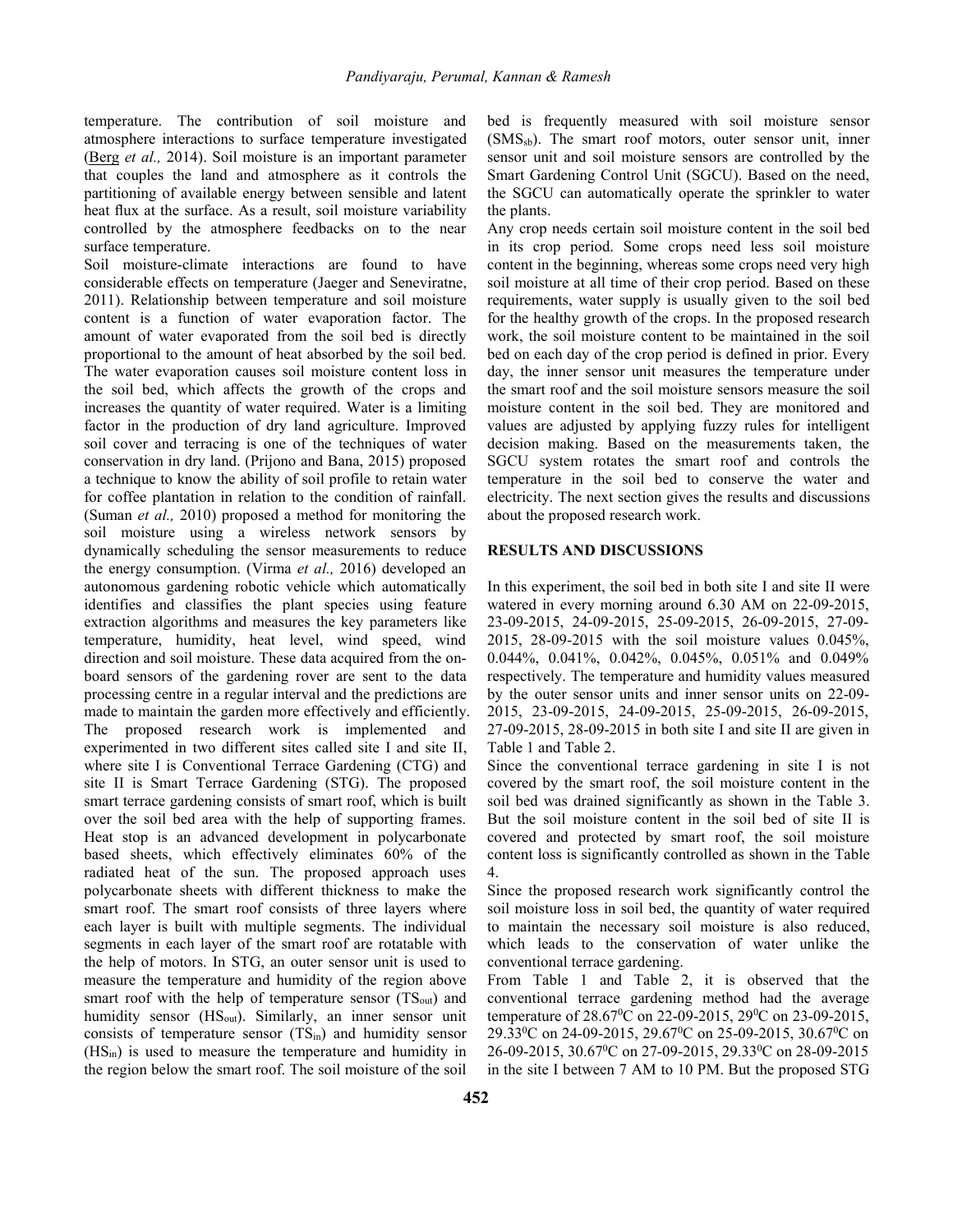method had maintained an average temperature of 26<sup>0</sup>C on 22-09-2015, 25.33 <sup>0</sup>C on 23-09-2015, 26.33 <sup>0</sup>C on 24-09-2015, 26<sup>0</sup>C on 25-09-2015, 27.5<sup>0</sup>C on 26-09-2015, 27.33<sup>0</sup>C on 27- proposed 09-2015, 27.17<sup>0</sup>C on 28-09-2015 in site II between 7 AM to moisture of 0.256% on 22-09-2015 10 PM.

From Table 3 and Table 4, it is observed that the conventional terrace gardening method had maintained an average soil moisture of 0.18% on 22-09-2015, 0.168% on 23-09-2015, 0.56% on 24-09-2015, 0.174% on 25-09-2015,

<sup>0</sup>C on 0.185% on 26-09-2015, 0.21% on 27-09-2015, 0.194% on <sup>0</sup>C on 27- proposed STG method had maintained an average soil 28-09-2015 in the site I between 7 AM to 10 PM. But the moisture of 0.256% on 22-09-2015, 0.252% on 23-09-2015, 0.239% on 24-09-2015, 0.245% on 25-09-2015, 0.257% on 26-09-2015, 0.295% on 27-09-2015, 0.266% on 28-09-2015 in the site II between 7 AM to 10 PM. From the experiments conducted for terrace gardening with and without the application of fuzzy rules, It is observed that the application

| Table 1. Temperature and Humidity Measurements in Conventional Terrace Gardening (CTG) |  |  |
|----------------------------------------------------------------------------------------|--|--|
|----------------------------------------------------------------------------------------|--|--|

| <b>TOM</b> |               | 22-09-2015 |    | 23-09-2015 |    | 24-09-2015 |                        | 25-09-2015 |               | 26-09-2015 |       | 27-09-2015  |        | 28-09-2015 |
|------------|---------------|------------|----|------------|----|------------|------------------------|------------|---------------|------------|-------|-------------|--------|------------|
|            | $\Gamma$ (°C) | $H(\%)$    |    | $($ %)     |    | $H(\%)$    | $\Gamma$ (°C) $\Gamma$ | H(%)       | $^{\circ}$ C) | H(%)       | T(°C) | $($ %)<br>Н | ' (°C) | H(%)       |
| 7 AM       | 26            | 86         | 26 | 83         | 26 | 73         | 26                     | 74         | 27            | 70         |       | 70          | 26     | 75         |
| 10 AM      | 29            | 85         | 29 | 78         | 29 | 73         | 29                     | 74         | 30            | 69         | 31    | 70          | 29     | 73         |
| 1 PM       | 31            | 83         | 31 | 70         | 31 | 72         | 32                     | 72         | 33            | 68         | 33    | 68          | 32     | 71         |
| 4 PM       | 31            | 84         | 31 | 71         | 32 | 72         | 32                     | 72         | 34            | 68         | 33    | 69          | 32     | 71         |
| 7 PM       | 28            | 84         | 29 | 72         | 30 | 74         | 30                     | 73         | 31            | 72         | 31    |             | 29     | 72         |
| 10 PM      | 27            | 87         | 28 | 73         | 28 | 75         | 29                     | 74         | 29            | 73         | 29    | 74          | 28     | 73         |

**Table 2. Temperature and Humidity Measurements in Smart Terrace Gardening using Fuzzy Rules (STG)**

|            |    | 22-09-2015 |    | 23-09-2015 |                 | 24-09-2015 |                | 25-09-2015 |          | 26-09-2015 |       | 27-09-2015  |                 | 28-09-2015 |
|------------|----|------------|----|------------|-----------------|------------|----------------|------------|----------|------------|-------|-------------|-----------------|------------|
| <b>TOM</b> |    | $($ %)     |    | H(%)       | $^{\circ}$ (°C) | $H(\%)$    | $(C^{\circ}C)$ | $H(\%)$    | $T(^0C)$ | H<br>(%)   | T(°C) | $($ %)<br>Н | $^{\circ}$ (°C) | $H(\%)$    |
| 7 AM       | 26 | 86         | 25 | 85         | 26              | 80         | 26             | 82         | 27       | 79         |       | 81          | 26              | 82         |
| 10 AM      | 26 | 86         | 25 | 82         | 26              | 80         | 26             | 80         | 28       | 79         | 27    | 80          | 27              | 80         |
| 1 PM       | 27 | 85         | 26 | 80         | 27              | 79         | 28             | 79         | 28       | 76         | 28    | 79          | 28              | 79         |
| 4 PM       | 26 | 85         | 26 | 80         | 27              | 79         | 26             | 91         | 28       | 76         | 28    | 81          | 28              | 80         |
| 7 PM       | 26 | 85         | 25 | 82         | 26              | 81         | 25             | 82         | 27       | 78         | 27    | 81          | 27              | 81         |
| 10 PM      | 25 | 86         | 25 | 83         | 26              | 83         | 25             | 83         | 27       | 79         | 27    | 83          | $\mathcal{L}$   | 82         |

#### **Table 3. Soil Moisture Measurements in Conventional Terrace Gardening (CTG)**

|            |            |            |            |            | $\sim$     |            |            |
|------------|------------|------------|------------|------------|------------|------------|------------|
| <b>TOM</b> | 22-09-2015 | 23-09-2015 | 24-09-2015 | 25-09-2015 | 26-09-2015 | 27-09-2015 | 28-09-2015 |
|            | (SM %)     | $(SM\% )$  | $(SM\% )$  | (SM %)     | $(SM\% )$  | $(SM\% )$  | $(SM \% )$ |
| 7 AM       | 0.045      | 0.044      | 0.041      | 0.042      | 0.045      | 0.051      | 0.049      |
| 10 AM      | 0.039      | 0.036      | 0.035      | 0.037      | 0.038      | 0.047      | 0.045      |
| 1 PM       | 0.029      | 0.025      | 0.024      | 0.029      | 0.029      | 0.032      | 0.029      |
| 4 PM       | 0.024      | 0.022      | 0.020      | 0.024      | 0.026      | 0.029      | 0.025      |
| 7 PM       | 0.022      | 0.021      | 0.019      | 0.022      | 0.024      | 0.026      | 0.024      |
| 10 PM      | 0.021      | 0.020      | 0.017      | 0.020      | 0.023      | 0.025      | 0.022      |

**Table 4. Soil Moisture Measurements in Smart Terrace Gardening using Fuzzy Rules (STG)**

| <b>TOM</b> | 22-09-2015 | 23-09-2015 | 24-09-2015 | 25-09-2015 | 26-09-2015 | 27-09-2015 | 28-09-2015 |
|------------|------------|------------|------------|------------|------------|------------|------------|
|            | $(SM\% )$  | $(SM\% )$  | $(SM\% )$  | $(SM\% )$  | $(SM\% )$  | $(SM \% )$ | $(SM \% )$ |
| 7 AM       | 0.045      | 0.044      | 0.041      | 0.042      | 0.045      | 0.051      | 0.049      |
| 10 AM      | 0.044      | 0.043      | 0.041      | 0.042      | 0.044      | 0.051      | 0.045      |
| 1 PM       | 0.043      | 0.042      | 0.040      | 0.041      | 0.043      | 0.049      | 0.044      |
| 4 PM       | 0.042      | 0.041      | 0.040      | 0.041      | 0.042      | 0.049      | 0.043      |
| 7 PM       | 0.041      | 0.041      | 0.039      | 0.040      | 0.042      | 0.048      | 0.043      |
| 10 PM      | 0.041      | 0.041      | 0.038      | 0.039      | 0.041      | 0.047      | 0.042      |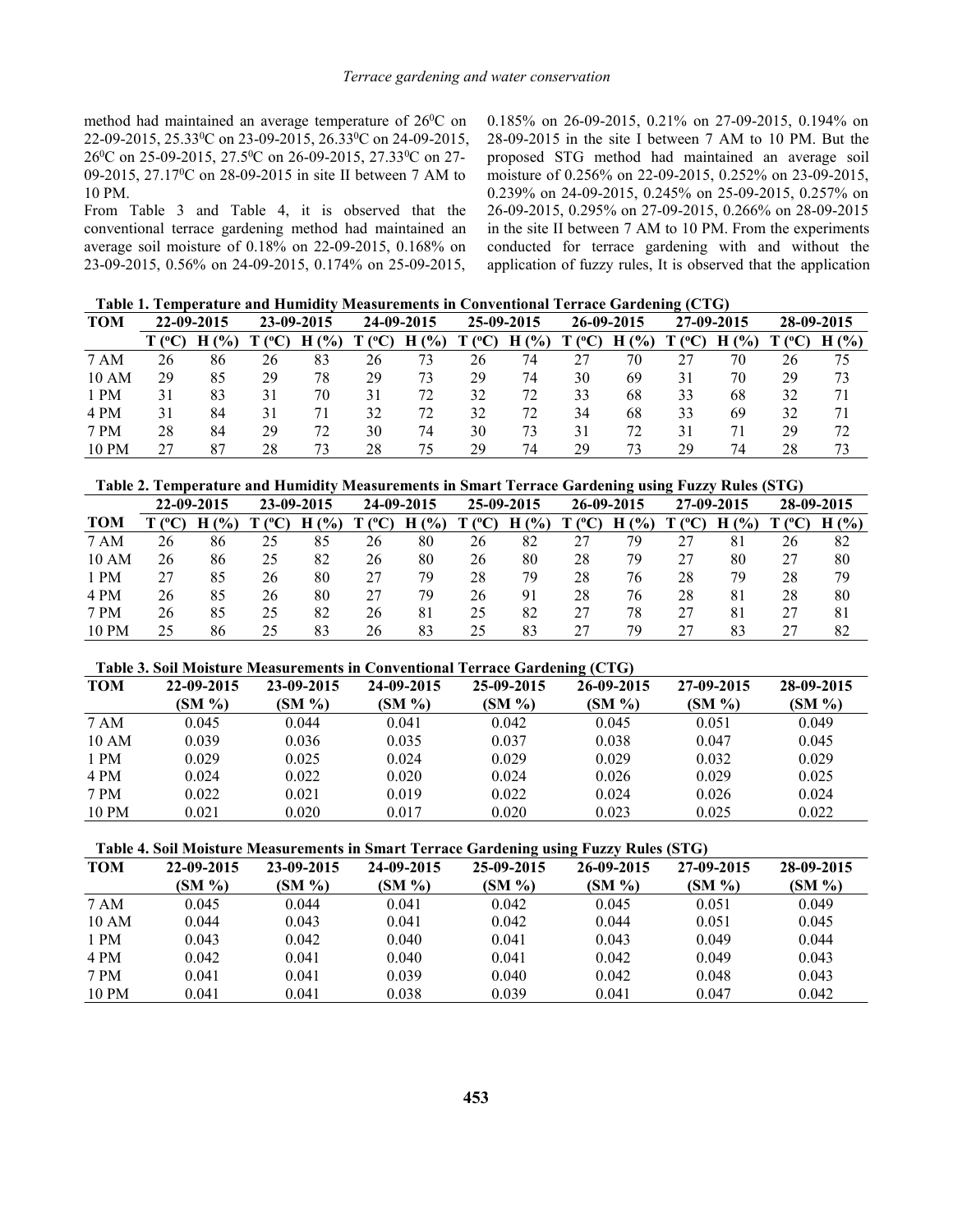of fuzzy rules enhance the quantity of output more significantly. Figure 1 and Figure 2 gives the measured soil moisture values of conventional terrace gardening and smart terrace gardening respectively.



**Figure 1. SoilMoisture Measurements in Conventional Terrace Gardening (CTG)**



**Figure 2. SoilMoisture Measurements in Smart Terrace Gardening using Fuzzy Rules (STG)**

Based on the temperature, humidity and soil moisture values measured using the proposed smart terrace gardening system, the fuzzy based intelligent rule set is formed and tabulated in Table 5.

| Table 5. Fuzzy Rules for Measuring the Soil moisture |  |
|------------------------------------------------------|--|
| <b>Rule</b> Fuzzy Rules                              |  |

| wan          | I ULLI IAUILI                                                 |
|--------------|---------------------------------------------------------------|
| $\mathbf{1}$ | IF Temperature is $below\ 26^0c$ and Humidity is              |
|              | <i>below</i> 85.5% THEN Rotate the smart roof to              |
|              | vertical position to reduce the sunlight radiation            |
|              | heat and supply water till the <b>temperature</b> reaches     |
|              | $26^0c$ and Humidity reaches 85.5%.                           |
|              | IF Temperature is equal to $26^{\circ}$ c and Humidity is     |
|              | equal to 85.5% and THEN Maintain the smart                    |
|              | roof in current position and no supply required =             |
|              | NULL.                                                         |
| 3            | IF Temperature is <i>above</i> $26^{\circ}$ c and Humidity is |
|              | above 85.5% THEN Rotate the smart roof to                     |
|              | vertical position to reduce the sunlight radiation            |
|              | heat and supply water till the <b>temperature</b> reaches     |
|              | $26^{\circ}$ c and Humidity reaches 85.5%.                    |
| 4            | IF Soil moisture is below 0.043% THEN                         |
|              | Increase the water supply till the soil moisture              |
|              | reaches $0.043\%$                                             |
| 5            | IF Soil moisture is equal to 0.043% THEN No                   |
|              | water supply is required $=$ NULL                             |
| 6            | <b>IF Soil moisture</b> is <i>above</i> 0.043% <b>THEN</b>    |
|              | Decrease the water supply till the soil moisture              |
|              | reaches $0.043\%$                                             |

*Conclusion***:** The proposed research work significantly controls the soil moisture in the soil bed deployed in terrace gardening using the smart roof technology. Depending on the current condition of the atmospheric temperature and humidity, the proposed system automatically adjusts the position of the smart roof and controls the soil moisture in the soil bed. From the serious of experiments conducted, it is observed that the proposed STG method reduces the temperature with an average value of *2.67 <sup>0</sup>C on 22-09-2015, 3.67 <sup>0</sup>C on 23-09-2015, 3 <sup>0</sup>C on 24-09-2015, 3.67 <sup>0</sup>C on 25-09- 2015, 3.17 <sup>0</sup>C on 26-09-2015, 3.33 <sup>0</sup>C on 27-09-2015, 2.17 <sup>0</sup>C on 28-09-2015* in site II than the site I between 7 AM to 10 PM due to the use of fuzzy rules, moreover the STG maintains better soil moisture in the soil bed of site II than the site I with the average value of 0.076% on 22-09-2015, 0.084% on 23-09-2015, 0.083% on 24-09-2015, 0.071% on 25-09-2015, 0.072% on 26-09-2015, 0.085% on 27-09-2015, 0.072% on 28-09-2015 between 7 AM to 10 PM. Since it applies fuzzy decision on the maintenance of soil moisture. This approach considerably reduces water conservation and saves electricity. Finally the proposed approach also helps the plants to grow with accurate soil moisture conditions and increases the yield. As a whole, the proposed research strongly enables every person in the city area to build their